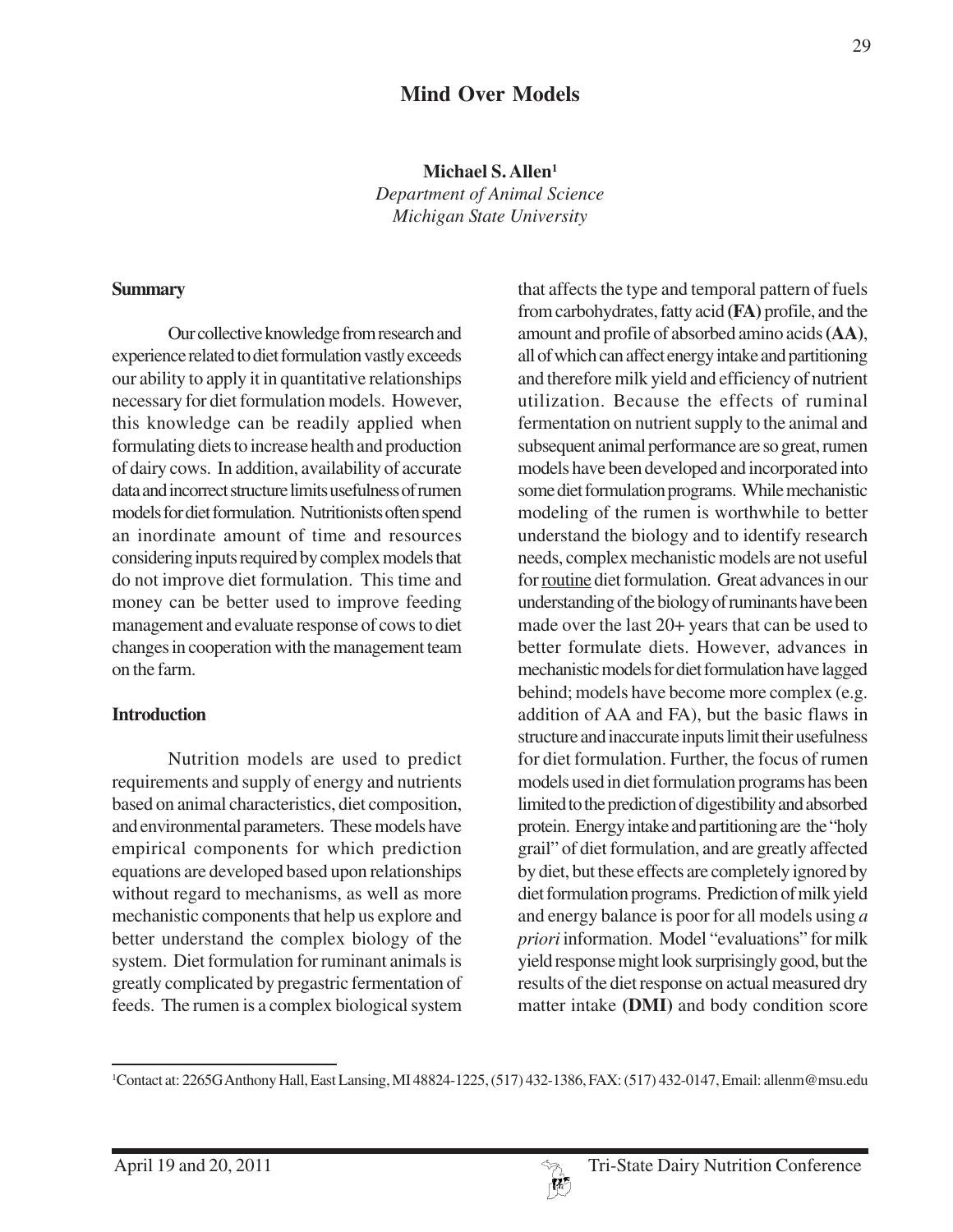**(BCS)** changes are often used as model inputs. This is misleading because they are among the most important factors affecting milk yield! It is useful to examine the limitations of our current diet formulation and feeding systems to gain perspective on what is important. The goal of this paper is to assess the status of diet formulation models for dairy cows to provide a reality check as well as to explore alternative diet formulation strategies.

### **Diet Variation**

One of the greatest limitations to diet formulation is the variation of nutrients in rations supplied to cows. This has been captured well in the adage "There are 3 rations: the one that is formulated, the one that is mixed, and the one that is consumed". There are many sources of variation that affect the concentration of nutrients supplied in rations delivered to the feed bunk. Variation in forages as well as concentrates can be great and depends upon many factors but that discussion is beyond the scope of this paper. It is very important to sample frequently to understand this variation and reduce it to increase consistency of rations provided to cows. Variation also occurs from inaccurate measurement of dry matter (DM) for each ingredient added to the mixer, physical changes during mixing, incomplete mixing, and sorting (longitudinally and laterally) by the mixer during feed delivery to the feed bunk. These sources of variation require careful review on every farm and are highly affected by type of storage structure, type and condition of mixing equipment, and management. While variation can never be eliminated, it can be greatly reduced; success of diet formulation depends on it!

### **Animal Variation**

The number of groups of lactating cows varies from one to several among farms, and characteristics of cows within groups vary based on a variety of factors, including stage of lactation, parity, milk yield, reproductive status, and body condition. To formulate a diet for cows within the group, a "representative" cow is selected with specific milk yield, milk components, body weight **(BW)**, BCS, day in milk, etc. However, even when there are several different groups of cows on a farm, there is great variation in nutrients required by cows within the group based upon DMI, milk yield, growth, repletion of body energy reserves, etc. Cows within a group vary greatly in their response to the diet formulated for the "representative" cow in regard to DMI, digestibility, and nutrient partitioning, and this variation is discussed below.

### *Variation in digestibility among cows*

It is widely recognized that diet selection by cows varies and that the diet consumed differs among cows offered the same ration. Potential for selection is enhanced for dry rations, rations with longer fibrous particles, and when cows are housed and fed in groups, and efforts are often made to reduce diet selection so that cows consume similar diets. Differences in selection among cows can affect diet composition and digestibility. However, there is also great variation in digestibility of DM among cows consuming the same diet, even when opportunity to select is minimized. Dry matter digestibility ranged from 51 to 72% for 29 cows in tie-stalls offered the same diet (Figure 1; Voelker et al., 2002). The variation in DM digestibility was primarily because of variation in digestibility of NDF  $(CV = 26.5\%)$ , rather than starch  $(CV = 5.7\%).$ and was not related to DMI ( $P = 0.48$ ), despite a range among cows of 37 to 69 lb/day. The large range in digestibility of NDF was likely because of differences in ruminal pH. In a recent experiment, mean ruminal pH measured every 15 hours for 5 days (mean of 8 samples per cow) ranged from 5.7 to 6.5 for 14 cows housed in tie-stalls and offered the same alfalfa-based ration (Figure 2; Kammes and Allen, Michigan State University, unpublished). Ruminal pH was not related to DMI ( $P = 0.81$ ), which ranged from 45 to 67 lb/day. In another experiment, mean ruminal pH (measured

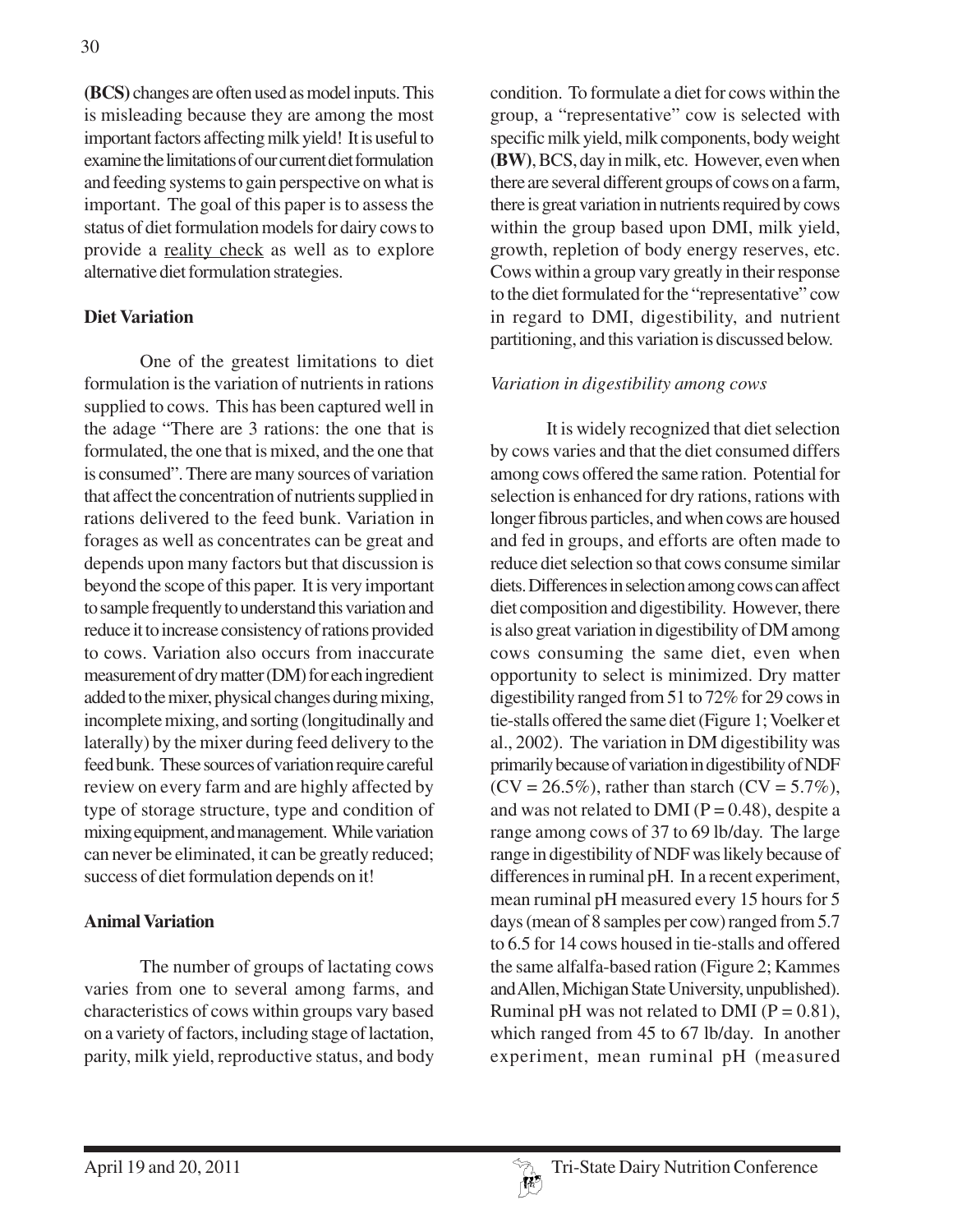continuously for 4 days) ranged from 5.7 to 6.6 for cows fed diets containing high-moisture corn or dry ground corn in 21 or 32% starch diets, but treatment effects accounted for less than 25% of this range; mean ruminal pH ranged only from 6.12 to 6.32 across treatments, despite a very large range in ruminal starch digestibility among treatments of 46 to 71% (Figure 3; Oba and Allen, 2003). Rate of digestion of potentially digestible NDF was linearly related to ruminal pH and ranged from less than 1%/h to more than 4%/h. Although ruminal pH is affected by diet, individual differences among cows [e.g. feeding behavior, rate of absorption of volatile fatty acids **(VFA)** from differences in rumen motility and surface area, buffering by digesta mass, and saliva] likely have a much greater effect. Therefore, there is great variation on digestibility of NDF among cows consuming the same diet that has considerable effect on diet energy concentration.

### *Diets affect energy intake and partitioning*

Dry mater intake is most commonly predicted from milk yield, BW, and days postpartum and these prediction equations do not consider the effects of diet and its interaction with the physiological state of the cow. The effects of diet on energy intake and partitioning are the most important but overlooked elements of diet formulation. There is a great deal of research and knowledge in this area that can be applied during diet formulation, but the relationships are qualitative, not quantitative, and not in a form that can be included within our traditional modeling framework. Our traditional procedures for diet formulation are generally adequate for nutrients that are provided in excess, such as minerals and vitamins, with reasonably high levels of tolerance, but they are a limitation when it comes to balancing for energy because diet composition affects energy intake and nutrient partitioning independent of energy concentration. Feed intake is affected by many dietary factors, including forage NDF concentration and digestion characteristics, ruminal starch

fermentation, unsaturated FA, etc. (Allen, 2000). Each of these are highly variable and can affect DMI by 10 to 15% or more, but they aren't considered by models to predict DMI because of the complex interactions among them, production level, physiological state, and environment. However, we can use the knowledge that we have acquired, even if we don't have enough data to capture them in mathematical equations required by models. A few examples are described below:

*Example #1.* Slow fiber digestion and passage from the rumen can increase ruminal distention and decrease feed intake, but we are unable to predict the relationship between digestion characteristics of NDF and DMI because it differs with level of milk production, the NDF concentration of the diet, and other factors. We know that enhanced NDF digestibility within a forage family decreases gut fill and has greater potential effect on DMI as milk yield increases (Allen, 2000). We also know that NDF from cool-season grasses, although more digestible than NDF from legumes, is generally more filling and is a greater benefit when DMI is not limited by rumen distention (Voelker Linton and Allen, 2007). Just because we can't quantify the response from digestion characteristics of fiber doesn't mean that we can use the information that we have learned.

*Example #2.* As lactation proceeds and milk yield declines, feed intake is increasingly dominated by metabolic signals. Highly fermentable diets often decrease feed intake in mid to late lactation, likely from stimulation of hepatic oxidation by propionate (Allen et al., 2009). Reducing ruminal fermentability of starch by substituting dry corn for high moisture corn often increases energy intake and partitioning to milk for these cows. Response in energy intake and partitioning to ruminal fermentability of starch cannot be predicted by models because of modulation of the response by other factors, including the physiological state of the cows (Bradford and Allen, 2007) and the starch concentration of the diet.

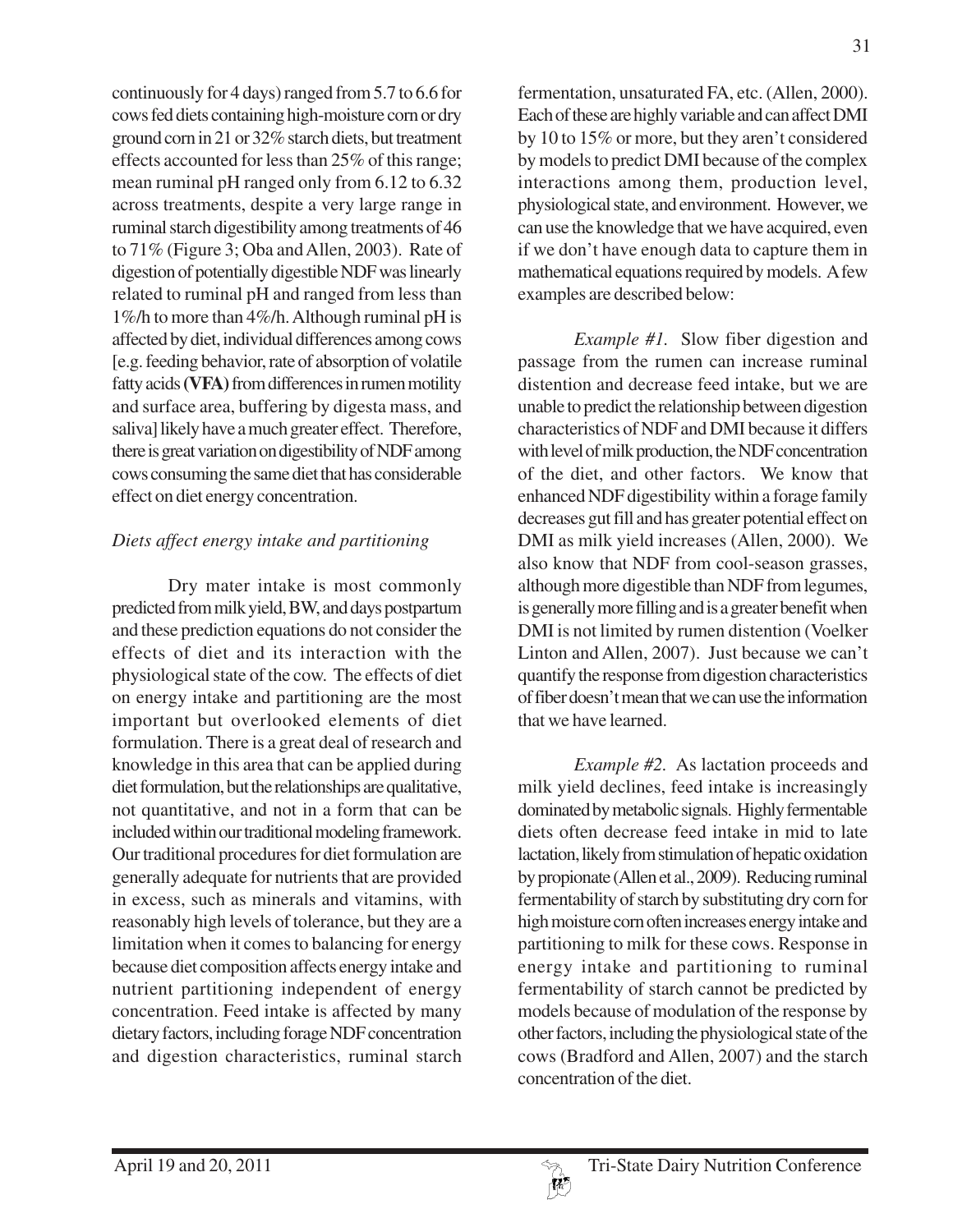*Example #3.* Certain conjugated linoleic acid **(CLA)** isomers (e.g. trans-10, cis-12 C18:2) decrease expression of genes related to milk fat synthesis in the mammary gland (Harvatine et al., 2009a) and have the opposite effect on expression of genes in adipose tissue (Harvatine et al, 2009b). Therefore, they can have a large effect on energy partitioning and milk yield. These CLA isomers are produced when normal biohydrogenation pathways in the rumen are altered and risk factors include high concentration of polyunsaturated fat in the diet, high diet fermentability, low milk yield, inadequate effective fiber, and rumen modifiers. Although production response to the diet cannot be predicted, these factors affect production and must be considered when formulating diets.

Composition and digestion characteristics of the diet can have large effects on energy intake and partitioning and milk yield. Models cannot predict accurately the effect of diet on feed intake and milk yield because of numerous interactions involved. However, these effects can be used in diet formulation by evaluation of cow response (see below).

### **Rumen Models**

There is no doubt that the rumen is very complex, and rumen models cannot be simple. In fact, the rumen is so complex and there is so much that we don't understand about the biology, that it seems overwhelming to attempt to model it. However, "The problem of biology is not to stand aghast at the complexity but to conquer it" (Sydney Brenner, Nobel Prize in Physiology or Medicine, 2002; Brenner, 2004) and "models provide a logical and systematic way to examine a complex system" (Joandet and Cartwright, 1975). The rumen isn't a black box, but it is very dark and can be illuminated by modeling. Rumen models have made valuable contributions by integrating research results and identifying gaps in research, and development of rumen models for research and teaching purposes

will continue to advance our knowledge. However, mechanistic rumen models add needless complexity to diet formulation and likely do not increase accuracy as discussed below.

Ruminal digestibility of a feed is a function of the rate at which the fraction is digested and passed from the rumen. Digestibility increases as digestion rate increases or as passage rate decreases (i.e. retention time in the rumen increases). Both digestion rate and passage rate can vary widely, even as much as one order of magnitude among fractions (such as fiber and starch) within a single feed ingredient. Because the various fractions are digested and utilized at different rates and through different mechanisms, digestibility and digestion rate are measured for feed fractions rather than entire feeds. While partitioning of feeds into more homogeneous, chemically or biologically-defined fractions is a logical approach to modeling the rumen, data for rates of digestion and passage of feed fractions are largely inaccurate or non-existent. Rates of digestion of individual fractions measured using *in vitro* or *in situ* techniques are readily available in the literature and can be measured for individual feeds by commercial laboratories, but the data are not useful for models to predict ruminal digestibility. This is because *in vitro* and *in situ* techniques measure relative, not absolute, rates of digestion and because data for passage rates of individual feed fractions are lacking. Prediction of ruminal digestibility requires absolute values for both rate of digestion and rate of passage of each feed fraction.

### *Passage rates are incorrect!*

Nearly all passage data available in the literature have been measured by analysis of fecal excretion curves of external markers applied to intact forages and concentrates and pulse dosed to the rumen. Although these data might be useful to evaluate relative differences among treatments within experiments (even this is doubtful – see below), they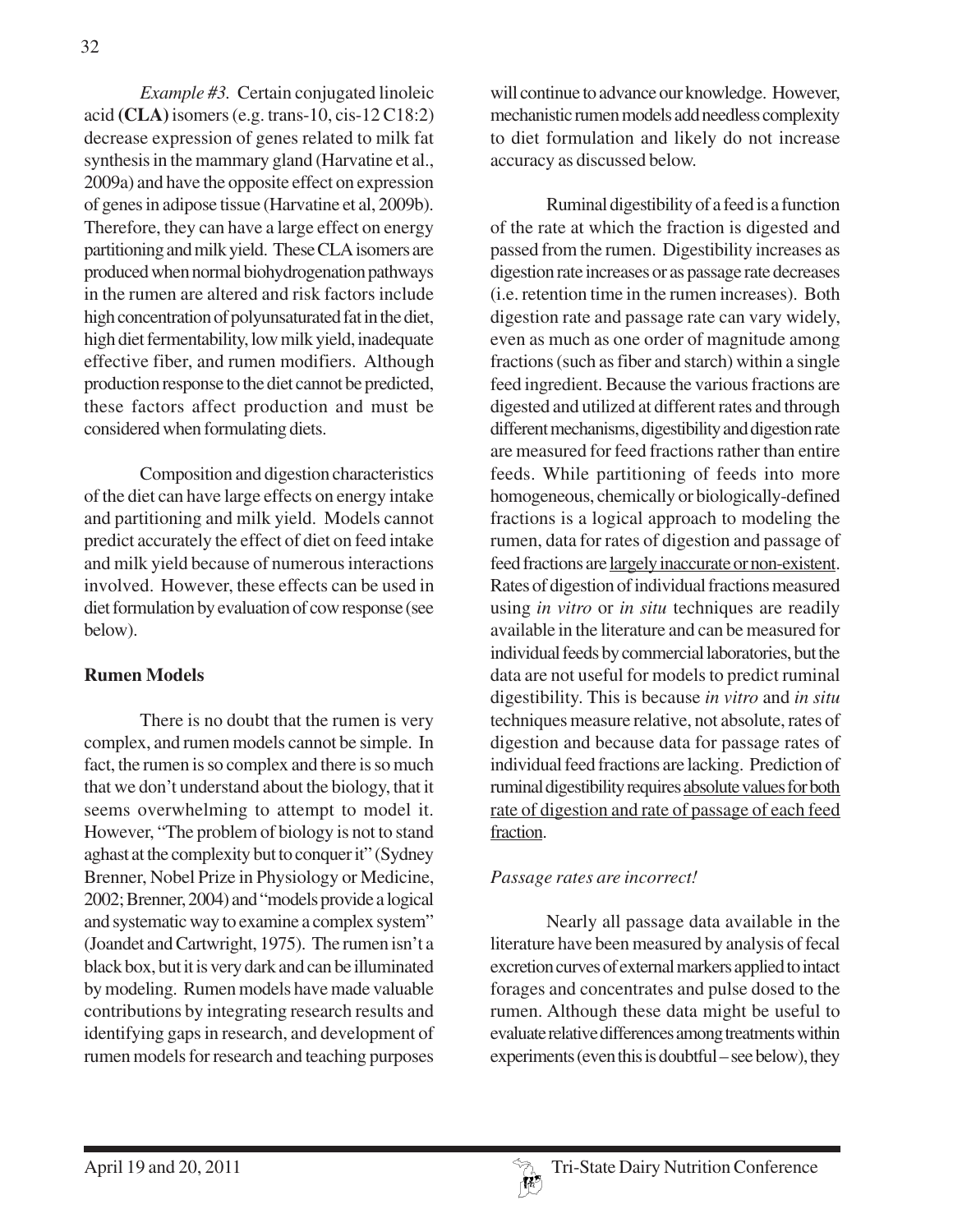are not useful to predict digestibility of fractions within feeds across a wide range of conditions. Fecal excretion curves of marked feeds dosed to the rumen are very difficult to interpret. Although 2 or more significant pools and rates can be determined, it is not clear which rate represents passage from the rumen or even that assignment of the resulting mathematically-defined pools to specific biological pools is valid. In many current models (e.g., CNCPS 6.1, CPM, NRC 2001, and Spartan 3), ruminal fermentation or protein degradation are predicted using degradation rates of individual fractions and passage rates of entire feeds derived from experiments using external markers. This is problematic because differences in fraction solubility, particle size, specific gravity, and buoyancy result in different passage rates for the various fractions within a feed, and external markers cannot be used to measure passage rates of fractions within feeds. The use of the same overall passage rate for all fractions within feeds will overestimate ruminal digestibility of soluble fractions and small particles that have faster rates of passage and will underestimate ruminal digestibility of large particles that have much slower rates of passage.

Problems with passage markers limit their usefulness, even as a measure of passage rate of entire feeds (Firkins et al., 1998). Markers overestimate passage rates of feeds because they bind preferentially to small feed particles due to their increased surface area (Erdman and Smith, 1985), increase density of feeds to which they are attached directly (Ehle et al., 1984), or by inhibiting fermentation and production of gases within particles, decreasing buoyancy (Allen, 1996). Most importantly, rare-earth markers migrate extensively from the labeled feeds (Teeter et al. 1984; Combs et al., 1992) and precipitate as phosphates in the rumen (Van Soest et al., 1988), or bind to microbial cells and salivary mucins (Allen, 1982). The small size and increased weight and density of these particles and precipitates cause the markers to escape the rumen quickly. Therefore, labeled feeds

not only overestimate passage rate but also fail to represent the actual passage rate of the feed ingredient with which they are originally dosed.

Although accurate passage rates of feed fractions are not widely available for use in models, these rates can be measured using the pool-andflux method (Robinson et al., 1987). This method calculates passage rate by dividing duodenal flux of an individual digesta fraction by its ruminal pool size. Data using this method are rare compared to data using external markers because the method requires surgically prepared animals (ruminal and duodenal cannulas) and is expensive and labor intensive. However, it is the only method capable of accurately measuring passage rates of individual feed fractions. Mean passage rates of dry and wet forages were 4.5 and 5.2 %/h for rare earth markers (Seo et al., 2006; Table 1), which are twice as high as the mean passage rate of potentially digestible NDF (2.4%/ h) from 315 records in 11 experiments using the pool and flux method in our laboratory (Voelker-Linton, 2006). In contrast, mean passage rate reported for concentrates using rare earth markers (6.7%/h) is less than one-half the mean passage rate of starch in our studies (15.3%/h). Similar passage rates for forages and concentrates when rare earth markers were used is likely because the markers migrate from the feeds soon after entering the rumen!

Rate of passage of individual feed fractions are not constant and are greatly affected by other dietary factors (Table 2). Passage rates of fiber fractions were affected by forage type (brown midrib vs. conventional corn silage, Oba and Allen, 2000; orchardgrass vs. alfalfa silage, Voelker Linton and Allen, 2008), NDF concentration of the diet (29 vs. 38%, Oba and Allen, 2000), forage to concentrate ratio (45 vs. 61%, Voelker Linton and Allen, 2007), conservation method of corn grain (high-moisture corn vs. dry ground corn, Oba and Allen, 2003), and substitution of beet pulp for high moisture corn (Voelker and Allen, 2003). In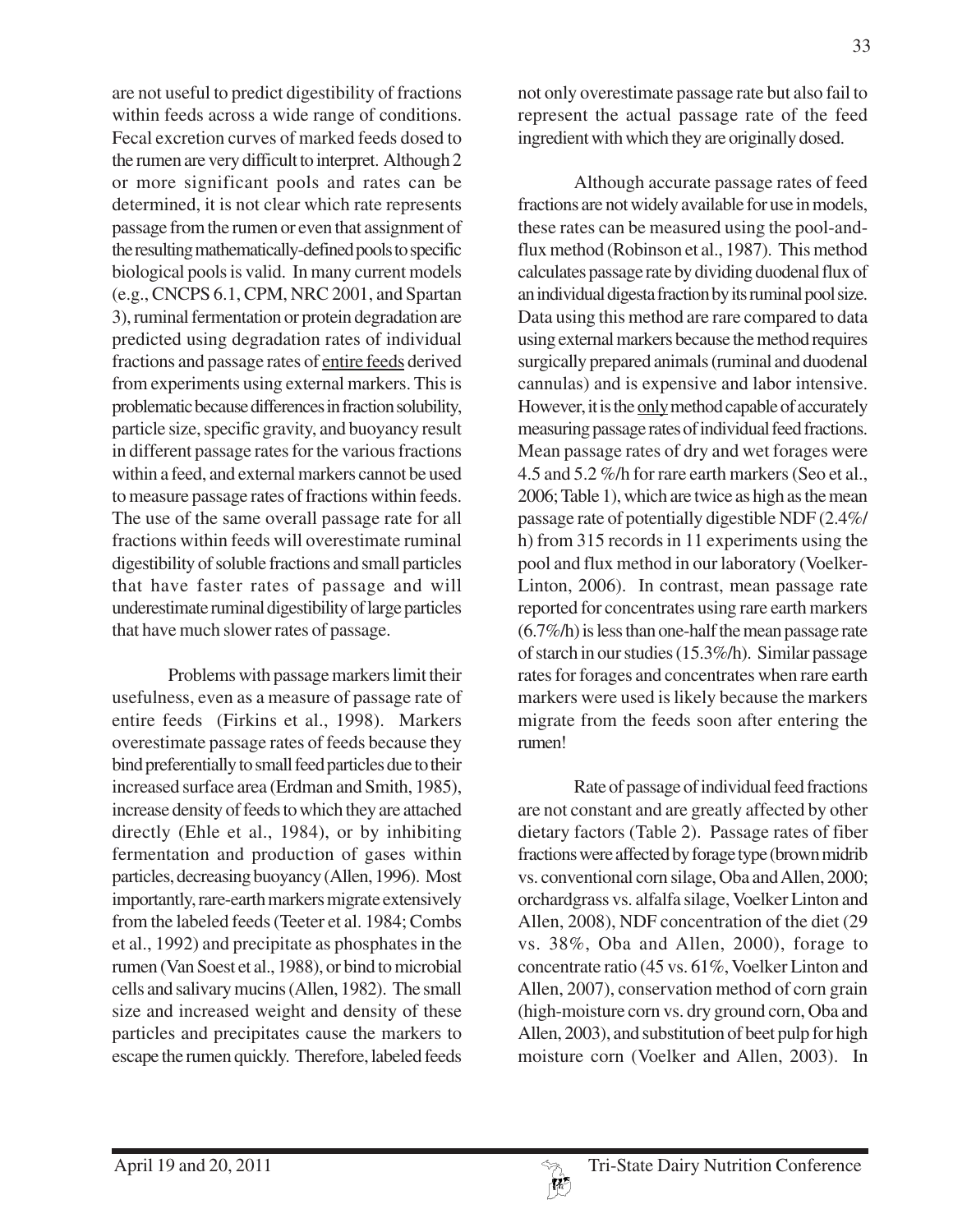addition, passage rate of starch was greatly affected by corn grain endosperm type (Ying and Allen, 2005; Allen et al., 2008). The reduction in passage rate of indigestible and potentially digestible NDF with greater diet NDF concentration (Table 2) is likely because of selective retention of small particles by the rumen mat comprised of larger particles. The critical particle size for passage from the rumen of lactating cows is that which passes through a screen with a 2.4 mm aperture size, but over half of the NDF in the rumen is in particles below this size because of selective retention (Voelker Linton and Allen, 2007), and the rate of breakdown of large particles was much greater for NDF from alfalfa compared to grass  $(5.7 \text{ vs. } 3.1\%/h, P < 0.0001;$ Kammes and Allen, 2011). Most rumen models used for diet formulation do not include selective retention; in contrast to reality, all particles, regardless of size and density, in these models have equal probability of escape!

Inaccurate passage rates of nutrient fractions determined for entire feeds from fecal excretion curves of markers that migrate, as well as inaccurate representation of passage in models, are major sources of error for rumen models, rendering them useless for diet formulation. Passage rates of individual feed fractions are highly dependent upon their digestion characteristics, particle size, density, and associative effects of the diet. Lack of absolute rates and numerous interactions limit our ability to predict ruminal digestibility, and there are no solutions to this problem on the horizon.

# *Digestion rate of feed fractions are also incorrect!*

Measurement of digestion rate of feed fractions *in vitro* and *in situ* can provide relevant information regarding relative differences among feeds. However, as mentioned above, absolute, not relative, values are required by models to predict ruminal digestibility. The primary factors limiting accurate determinations of digestion rate *in vitro* or *in situ* are: 1) the inability to mimic the increase in surface area and breakdown of particle size by rumination and 2) variation in enzyme activity and ratio of enzyme to substrate. Grinding feeds is necessary to obtain uniform samples for analysis in the laboratory, but grinding increases surface area accessible to microbes, increasing rate of digestion compared to intact feeds *in vivo*. On the other hand, not grinding at all will underestimate rate of digestion because feeds are crushed and ground by chewing over time, before they pass from the rumen. This is an unsolvable problem because simulation of the effects of chewing over time of incubation *in vitro* or *in situ* is infeasible.

*In vitro* digestibility of NDF is fairly consistent across determinations over time; coefficient of variation **(CV)** of a standard sample across runs of less than 3% is possible in a wellbuffered system. This indicates that enzyme activity of rumen fluid is either consistent or, more likely, in excess for digestion of NDF. However, as discussed above, rate of digestion of potentially digestible NDF is highly affected by ruminal pH, which is not accurately predicted by current models. In contrast, variation in enzyme activity of rumen fluid and the ratio of enzyme to substrate has profound effects on rate of digestion of starch. We have observed dramatic differences for *in vitro* starch digestibility (IVSD-7h) measured for the same sample from one run to the next. The CV across runs was high (~25%) despite mixing rumen fluid from several cows fed a consistent diet and sampling at the same time every day relative to feeding. It is most likely that the enzyme activity of the rumen fluid is highly variable from one run to the next because the withinrun CV was low  $(-2\%)$ . This prompted us to evaluate the effect of rumen fluid sampled before and after feeding on IVSD-7h which was 33% greater after feeding compared to before feeding (41.2 vs. 30.9%, P < 0.01; Fickett and Allen, 2002). Furthermore, enzyme activity related to starch fermentation is increased with higher starch diets; we reported that the fractional rate of starch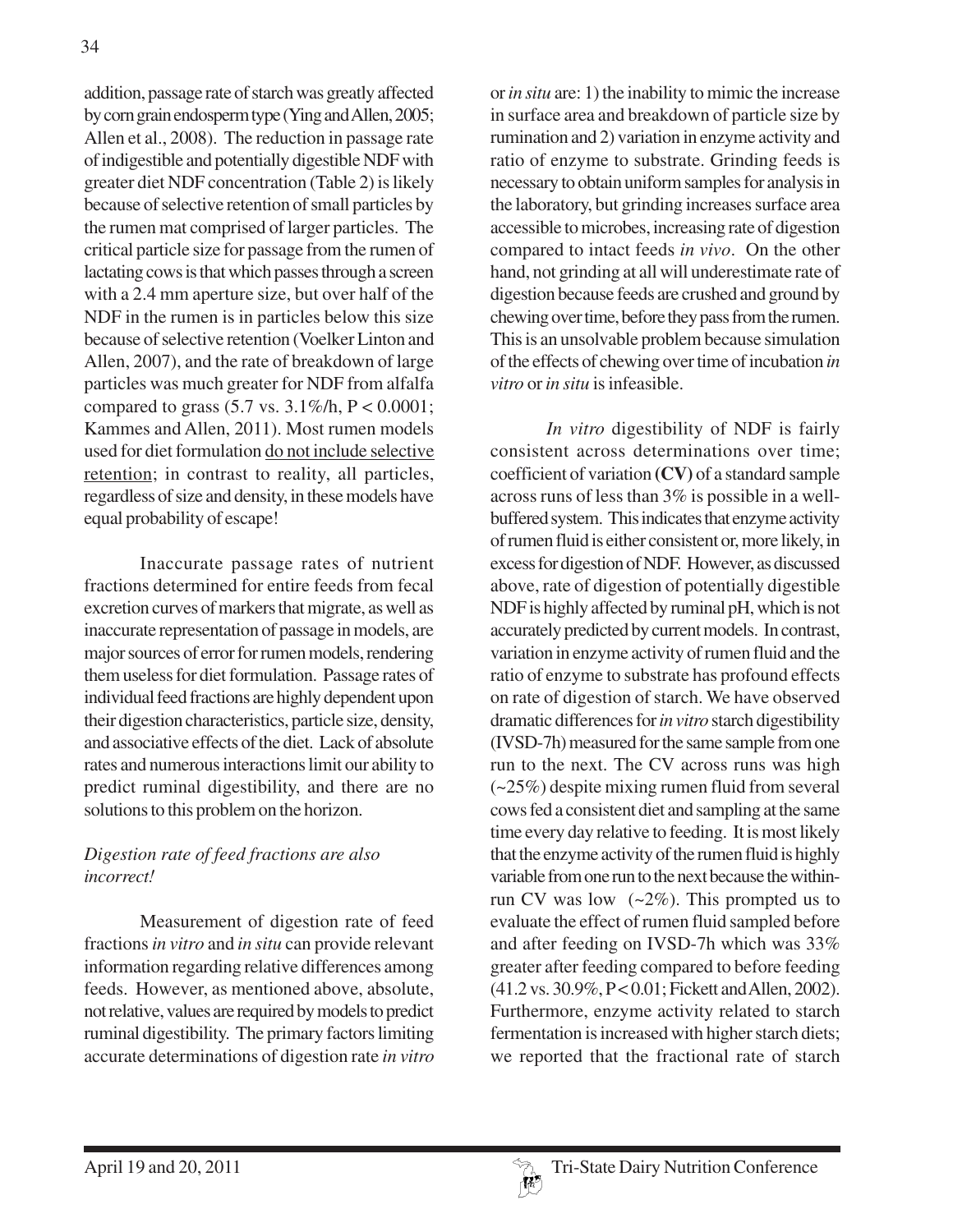digestion determined *in vivo* with the pool and flux method was greater for diets with higher starch concentration and lower NDF from forage (Oba and Allen, 2003) or beet pulp (Voelker and Allen, 2003). Therefore, at least for starch, digestion is a second-order process dependent upon both substrate and enzyme activity. This is a problem for utilization of current data with most existing models in which digestion is modeled as a first-order process. It results in great variation among studies reported in the literature (either *in vitro* or *in situ*), the results of which were highly influenced by the diets fed to the animals used as the source of rumen fluid.

# *The difficulty of predicting protein flow from the rumen*

Protein flow to the duodenum is affected by true protein consumed, as well as that degraded and synthesized by microbes in the rumen. Degradation of feed proteins is dependent on rate of degradation and rate of passage, the accuracy of which is subject to all of the issues discussed above. While dietary nitrogen can be classified into fractions that have more homogeneous rates of degradation, variation in microbial populations can dramatically affect enzyme activity and degradation rates. Therefore, laboratory measurements are relative, not absolute, and useful only to compare feeds under the same conditions. Passage rates of nitrogenous fractions are largely unknown and application of passage rates of entire feeds determined with rare earth markers to determine ruminal degradation and passage of true protein from feeds is an exercise in futility.

Determination of protein synthesis by ruminal microbes and flow of microbial protein from the rumen is even more challenging. Microbial protein production in the rumen is dependent upon substrate supply (primarily carbohydrates), but prediction of carbohydrate fermentation in the rumen suffers from problems related to data availability

and model structure as discussed above. In addition, yield of microbial protein from organic matter consumed is highly variable because of energy spilling by microbes and because microbial composition varies with growth rate and cannot be predicted accurately by models. Furthermore, passage of microbial protein is dependent upon the competition between cell death from lysis or predation and passage, which are unknown. Although one of the primary reasons for the development of rumen models was to predict absorbed protein, increased accuracy of prediction is highly doubtful.

# **Ockham's Razor**

Because the remainder of this paper pertains to the philosophy of diet formulation, it is appropriate to draw from the wisdom of philosophers. Ockham's razor is a principle that was used by the 14<sup>th</sup> century philosopher William of Ockham who stated "Plurality should not be posited without necessity". This has been interpreted as suggesting that we should tend towards simpler theories unless simplicity can be traded for increased explanatory power. Einstein apparently agreed when he stated "It can scarcely be denied that the supreme goal of all theory is to make the irreducible basic elements as simple and as few as possible without having to surrender the adequate representation of a single datum of experience" (Einstein, 1934). This is often paraphrased as "Everything should be made as simple as possible, but not simpler." Formulation of diets for ruminants is greatly complicated by pregastric fermentation in the rumen, and rumen models give the false impression of increased accuracy of nutrient supply to the animal because of their complexity. However, the rumen is much more complex than current mechanistic models represent, and there is no proof that the nonvalidated rumen models used in diet formulation programs increase accuracy of nutrients supplied to the animal; mechanistic models are less accurate than empirical models because of their increased

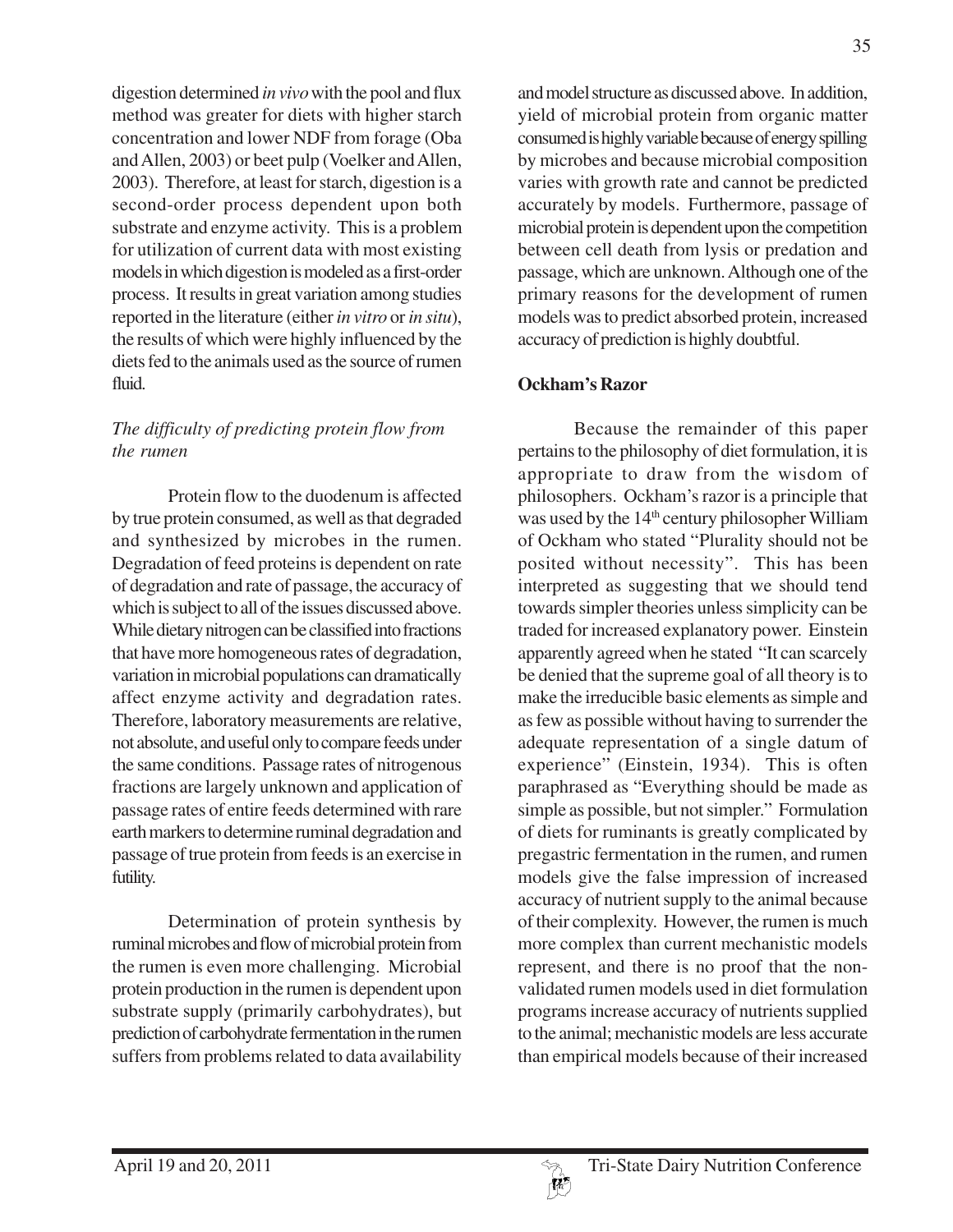complexity and numerous inputs (France et al., 2000). Current models are either structurally incorrect (i.e. using passage rates of entire feeds to calculate digestibility of fractions, assumption of first order digestion), and/or models are so detailed that we have no data to parameterize them. The wisdom of Ockham and Einstein must be applied here; use of complicated models for routine diet formulation is illogical because the added complexity does not increase accuracy considering the great variation in nutrient composition of rations delivered to the feed bunk from day-to-day, diet selection by cows, and effects of diet on feed intake, digestion and partitioning that are not considered or poorly predicted by these models. We should reflect on how we approach diet formulation and how we use our resources of time and money. We will be better served with a simplified approach to diet formulation, concentrating on what we can measure rather than using what is predicted poorly. "Can't see the forest for the trees" is an adage that pertains to the use of complex models; when one is so immersed in the detail, the "big picture" becomes blurred.

### **Prepare for Success**

Production response has little to do with the program used for diet formulation but is highly dependent upon the experience and knowledge of the nutritionist, the management team on the farm, and their interaction. The primary factors allowing increased production response to diet formulation are:

- Facilities and personnel that minimize stress,
- Low variation in nutrient concentration of feed ingredients,
- High quality feeds and water,
- Group cows by their physiological and metabolic responses to diets, and
- Forage selection and allocation.

Nutritionists have a unique perspective and knowledge base and can play an important role as an integral member of the management team on farms. The nutritionist and designated member(s) of the management team on the farm should routinely inspect all feeds for quality, including moisture, fermentation quality for silages, particle size of forages, presence of molds, etc. Management of silage, feed bunks and water troughs, the TMR mixing process, and access to feed and water should be evaluated routinely. Grouping strategies have a huge effect on milk yield, management of body condition, and feed efficiency, and options should be considered carefully. The nutritionist should be involved in the selection process for forage types and genetics. Forages and grains should be tested for *in vitro* digestibility of NDF and/or starch to aid in diet formulation and ingredient allocation. These factors are much more important than programs used for diet formulation, which should not be unnecessarily complicated.

# **"You need to take a step before you can tell if you're going in the right direction" (Anonymous).**

Diet formulation should be an iterative process that includes cows in the loop; evaluation of cow response will provide feedback to optimize diets. Cow responses include DMI; yields of milk, fat, and protein; milk urea nitrogen **(MUN)**, body condition; manure consistency; ketones; urine pH; etc. Group feeding complicates interpretation of responses for DMI and milk yield. Mean milk yield for the group masks effects of diets because large changes in milk yield of individual cows within the group might occur with no change in milk yield for the group overall. For instance, high moisture corn grain compared to dry ground corn had opposite effects on milk yield for cows depending on milk yield, with no change for the group overall; high moisture corn increased milk yield for cows producing over ~90 to100 lbs/day but decreased milk yield for cows producing less than that amount (Bradford and Allen, 2004). Individual milk meters provide timely feedback regarding response of

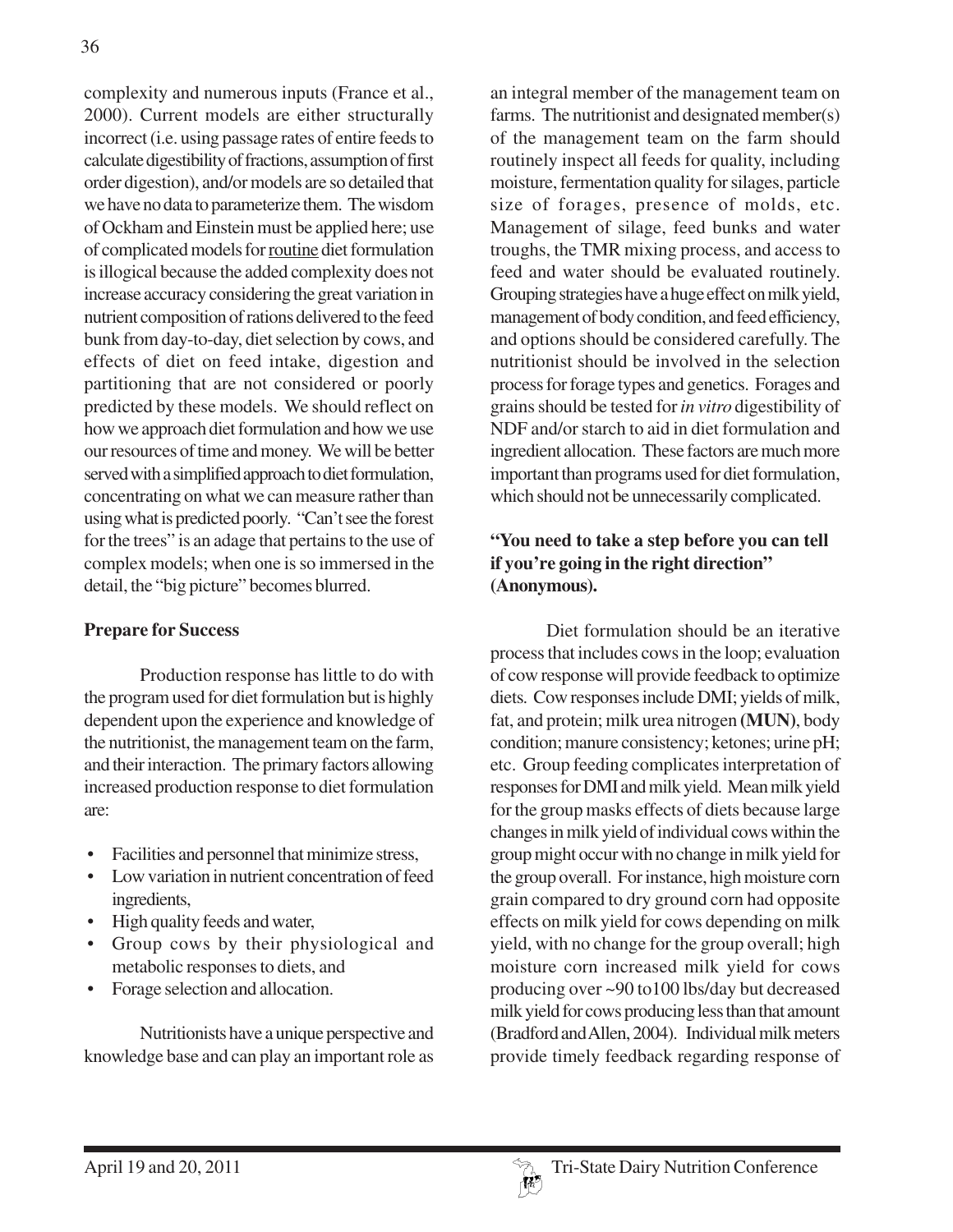individuals within the group and are an important tool for diet formulation and grouping. The same is true for individual DMI response, but this is not feasible economically for group-housed cows. While that limits the usefulness of DMI determination for the group, it is still a very useful measurement, particularly in combination with milk yield as a measure of production efficiency and to provide important clues for the effects of the diet change.

### **Process Control**

Methods should be instituted to understand and reduce variation of feed ingredients. Process control is a management science that should be applied to our diet formulation system. Dry matter concentration of silages and wet feeds should be determined at least twice per week, and all feeds should be analyzed routinely for concentrations of DM, NDF, and CP (starch should be included for all feeds containing grains). Frequency of analysis should be every 2 weeks, and results should be plotted over time. Once variation in determined, frequency can be decreased for feeds that are less variable but should be maintained for more variable feeds. This will give information on when diets must be adjusted for real changes in nutrient concentrations of ingredients, rather than day-today fluctuations. Although more frequent sampling will increase cost, eliminating unnecessary characterization required by complex models will offset the cost. Variation in rations delivered to the feed bunk should be assessed periodically by "TMR audits", which can reveal problems related to mixing and delivery of rations.

### **A More Effective Approach**

An alternative approach to diet formulation allows more time and money to be focused on the factors that have greater importance. The key factors to consider when formulating diets are related to: 1) the filling effect of the diet over time in the rumen, 2) diet fermentability, 3) quantity and quality of absorbed protein, and 4) amount and type of fat.

The filling effect of diets is related to forage NDF concentration, forage particle size (only when finely chopped or with high NDF diets), and the digestion characteristics of forage NDF (Allen, 2000). Because feed intake limits DMI as milk yield increases, diets for high-producing cows should be formulated for lower forage NDF concentration. However forage NDF is also positively related to ruminal pH because it stimulates rumination and secretion of salivary buffers, it stimulates rumen motility and mixing and absorption of fermentation acids, and it increases retention of digesta in the rumen, increasing direct buffering of fermentation acids produced. Therefore, the optimal concentration of forage NDF in the diet must be balanced between its effects on DMI and ruminal pH. Because rumen models cannot accurately predict either effect and response to forage NDF concentration varies greatly by cow and NDF digestion characteristics, optimal forage NDF concentration for a given group of cows and source of forage can only be determined by careful evaluation of cow responses (e.g. DMI, milk yield, and feed efficiency).

Diet fermentability is largely affected by the concentration and fermentability of starch and can affect DMI, nutrient partitioning, microbial protein production, and total-tract digestibility. The physiological state of animals determines the effects of starch fermentability on DMI (Bradford and Allen, 2007) and production response (Bradford and Allen, 2004), and this is not considered by models but must be determined by animal response. Access to grains that differ in ruminal starch fermentability, but have high whole tract digestibility (e.g. high moisture corn and ground dry corn), allows evaluation of optimal ruminal starch digestibility without other confounding effects, such as forage or non-forage NDF, while diet starch concentration can be reduced by substitution of a non-forage fiber

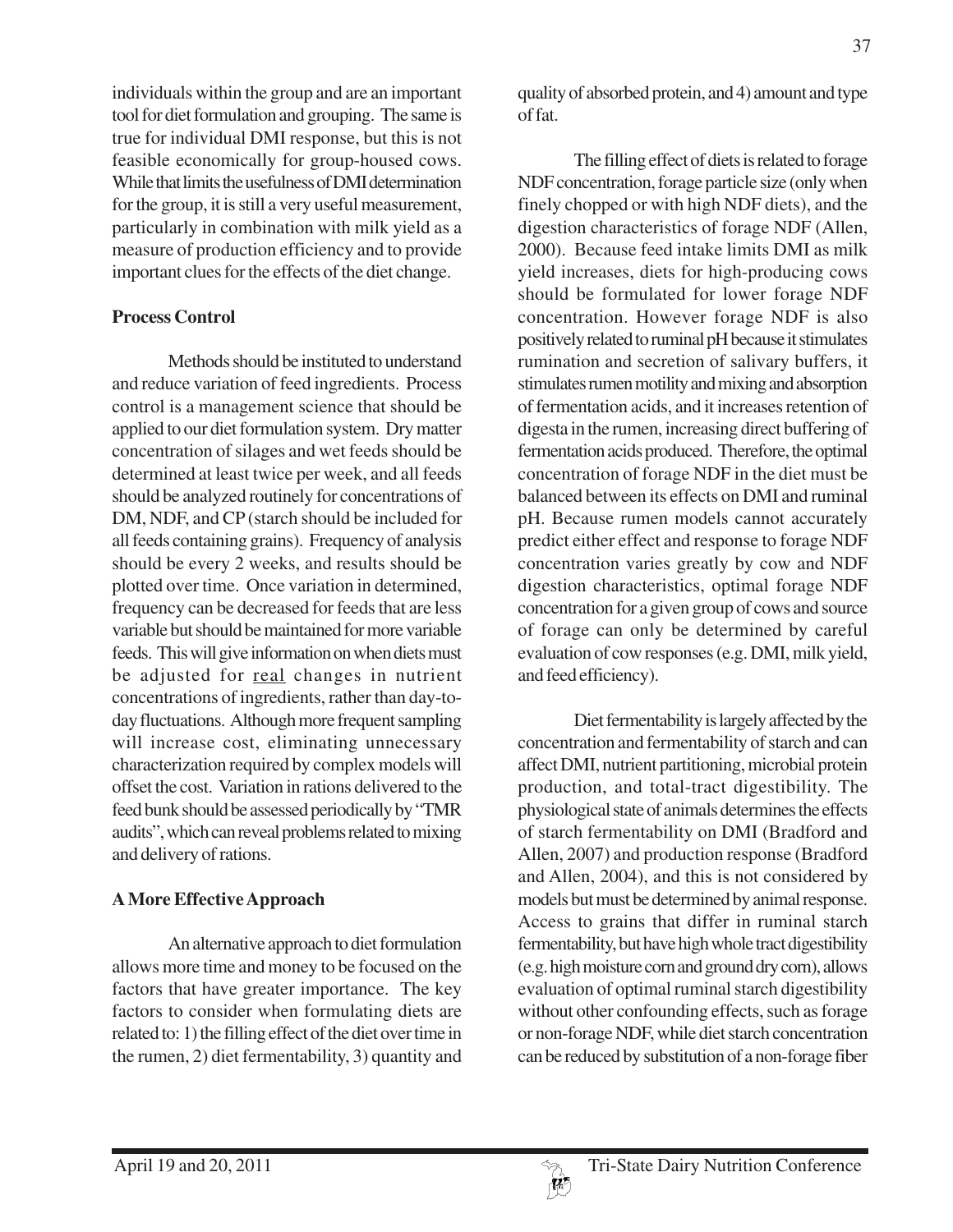source, such as beet pulp, soyhulls, or corn gluten feed, for grains.

Absorbed protein is affected by the amount and ruminal degradation of CP consumed and production and passage of microbial protein from the rumen. Although prediction of absorbed protein has been the primary emphasis of some rumen models, their improvement in accuracy is doubtful for the reasons discussed above. Diets should be formulated for CP and rumen undegraded and degraded protein, considering characteristics of the protein sources included. Once production response to forage NDF and fermentability are determined and diets are adjusted, response to protein concentration, ruminal protein degradation, and AA profile can be determined by substituting ingredients and evaluating response for milk and milk components. Response to protein concentration can be evaluated by substitution of soybean meal for dry ground corn, rumen degradation can be evaluated by substitution of heat or chemically treated soybean meal for solvent extracted soybean meal, and AA profile can be evaluated by addition of rumen-protected methionine or lysine or substitution of protein sources varying in AA profile.

Fat is often added to diets to increase energy density or to improve reproduction. However, source of fat must be carefully considered because fat can negatively affect energy intake and cause milk fat depression, increasing energy partitioned to body condition. Effects of fat on energy intake and partitioning are greater for unsaturated fat sources, although medium chain FA also can have negative effects. Because ruminal outflow of CLA isomers that cause milk fat depression and partitioning of energy to body condition cannot be predicted by rumen models, supplementation of unsaturated fat sources must be carefully considered by evaluating cow response.

While diet formulation can be simplified, evaluation of cow response requires more attention by nutritionists and coordination with the management teams on farms. The extent to which nutritionists and the management team interact will vary from farm-to-farm, but this is an important determinant of the success of the nutrition program.

### **Conclusions**

Many dairy nutritionists are implementing some or most of what is presented in this paper to the extent possible. However, increased emphasis on minutiae required by overly complex models dilutes their effectiveness in other important areas. The information presented in this paper can help nutritionists decide how to balance their efforts. Energy intake and partitioning are affected by diet and should be the primary consideration when formulating diets; unfortunately, they often get less attention than they deserve. Reducing variation of rations delivered to the cow and evaluation of cow response are integral to successful diet formulation and require greater involvement of nutritionists in the nutritional management on the farm.

"All models are wrong, but some are useful" (Box, 1979). Some of the information presented in this paper will likely raise a few eyebrows, or incur even stronger reactions by some, especially in regard to the questionable accuracy of the increasingly complex models that were originally developed as research models but found their way into the field. Most models can be used successfully to formulate diets as long as you know what the model can and can't do and what to trust and not to trust. Understanding the model used is imperative, but complex models are very difficult to understand, even among academics that have the time and resources to study them. The simplest model that adequately describes the system should be used; if a more complex model does not increase accuracy, it should not be used for routine diet formulation. One of the most important functions of diet formulation programs is to act as accounting systems to provide a baseline, keep track of what has been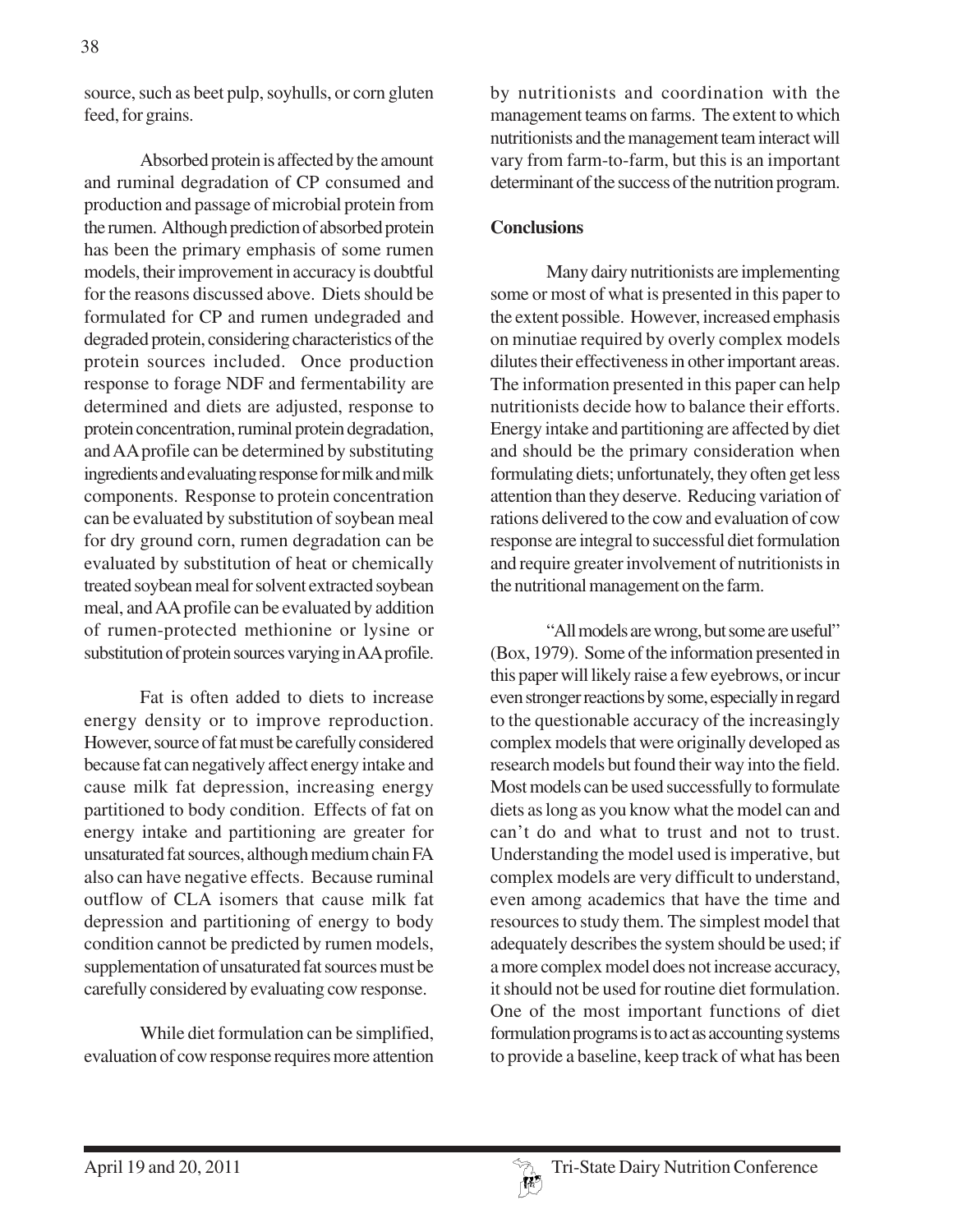tried, and help think about what to try next. It is my hope that this paper will start a dialog about the accuracy of models among nutritionists that has festered among those in the academic community for more than 2 decades, and to focus on what is important in the diet formulation process, separating the wheat from the chaff.

### **References**

Allen, M.S. 1982. Investigation into the use of rare earth elements as gastrointestinal markers. M.S. Thesis. Department of Animal Science, Cornell University.

Allen, M.S. 1996. Physical constraints on voluntary intake of forages by ruminants. J. Anim. Sci. 74:3063-3075.

Allen, M.S. 2000. Effects of diet on short-term regulation of feed intake by lactating dairy cattle. J. Dairy Sci. 83:1598-1624.

Allen, M.S., B.J. Bradford, and M. Oba. 2009. BOARD-INVITED REVIEW: The hepatic oxidation theory of the control of feed intake and its application to ruminants. J. Anim. Sci. 87: 3317- 3334.

Allen, M.S., R.A. Longuski, and Y. Ying. 2008. Endosperm type of dry ground corn grain affects ruminal and total tract digestion of starch in lactating dairy cows. J. Dairy Sci. 91(E Suppl):529. (Abstr.)

Box, G.E.P. 1979. Robustness in statistics. Academic Press, London, p. 201.

Bradford, B.J., and M.S. Allen. 2004. Milk fat responses to a change in diet fermentability vary by production level in dairy cattle. J. Dairy Sci. 87: 3800-3807.

Bradford, B.J., and M.S. Allen. 2007. Depression in feed intake by a highly fermentable diet is related to plasma insulin concentration and insulin response to glucose infusion. J. Dairy Sci. 90:3838-3845.

Brenner, S. 2004. Interview, Discover Magazine, Vol. 25 No. 04, April issue.

Combs, D.K., R.D. Shaver, and L.D. Satter. 1992. Retention of rare earths by hay particles following incubation in fresh or autoclaved rumen fluid. J. Dairy Sci. 75:132-139.

Ehle, F.R., F. Bas, B. Barno, R. Martin, and F. Leone. 1984. Particulate rumen turnover rate as influenced by density of passage marker. J. Dairy Sci. 67:2910-2913.

Einstein, A. 1934. On the methods of theoretical physics. In: Philosophy of Science, 1:163-169.

Erdman, R.A., and L.W. Smith. 1985. Ytterbium binding among particle size fractions of forage cell walls. J. Dairy Sci. 68:3071-3075.

Fickett, F.M., and M.S. Allen. 2002. Ruminal fluid effects on in vitro digestion kinetics of starch. J. Dairy Sci. 85(Suppl. 1):181. (Abstr.)

Firkins, J.L., M.S. Allen, B.S. Oldick, and N.R. St. Pierre, 1998. Modeling ruminal digestibility of carbohydrates and microbial protein flow to the duodenum. J. Dairy Sci. 81:3350-3369.

France, J., M.K. Theodorou, R.S. Lowman, and D.E. Beever. 2000. Feed evaluation for animal production. In: Theodorou, M.K., France, J. (Eds.), Feeding Systems and Feed Evaluation Models. CABI Publishing, New York, pp. 1–9.

Harvatine, K. J., Y. R. Boisclair, and D. E. Bauman. 2009a. Recent advances in the regulation of milk fat synthesis. Animal 3:40–54.

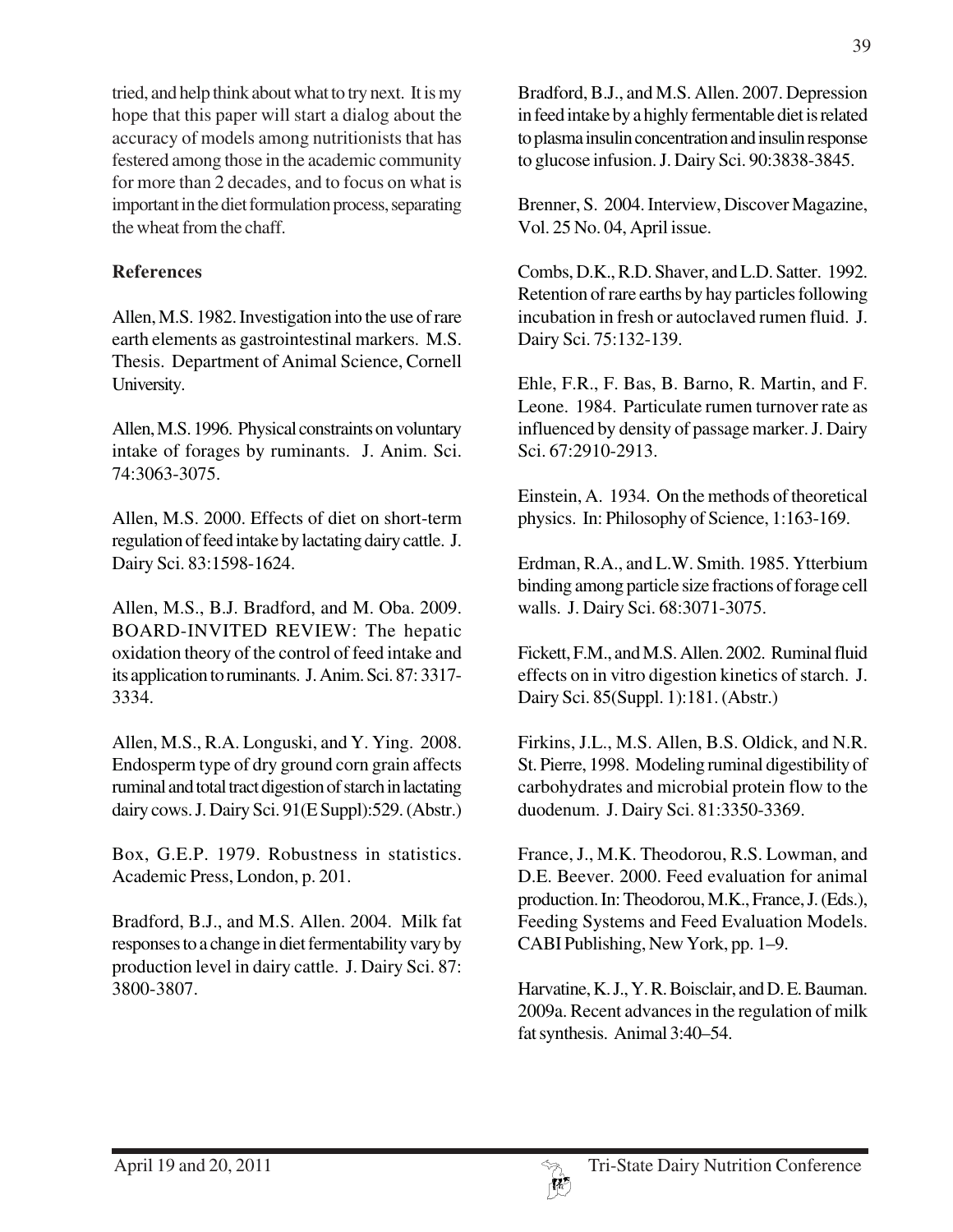Harvatine, K.J., J.W. Perfield, and D.E. Bauman 2009b. Expression of enzymes and key regulators of lipid synthesis is upregulated in adipose tissue during CLA-induced milk fat depression in dairy cows. J. Nutr. 139:849-854.

Joandet, G.E., and T.C. Cartwright. 1975. Modeling beef production systems. J. Anim. Sci. 41:1238- 1246.

Kammes, K.L., and M.S. Allen. 2011. Rates of particle size reduction and passage are faster for legume compared to C3 grass resulting in lower rumen fill and less effective fiber. J. Dairy Sci. 94(Suppl. 1):submitted.

Oba, M., and M.S. Allen. 2000. Effects of brown midrib 3 mutation in corn silage on productivity of dairy cows fed two concentrations of dietary neutral detergent fiber: 3. Digestibility and microbial efficiency. J. Dairy Sci. 83:1350-1358.

Oba, M., and M.S. Allen. 2003. Effects of corn grain conservation method on ruminal digestion kinetics for lactating dairy cows at two dietary starch concentrations. J. Dairy Sci. 86:184-194.

Robinson, P.J., S. Tamminga, and A.M. Van Vuuren. 1987. Influence of declining level of feed intake and varying proportion of starch in the concentrate on rumen ingesta quantity, composition and kinetics of ingesta turnover in dairy cows. Livest. Prod. Sci. 17:37-62.

Seo, S., L.O. Tedeschi, C.G. Schwab, B.D. Garthwaite, and D.G. Fox. 2006. Evaluation of the passage rate equations in the 2001 dairy NRC model. J. Dairy Sci. 89:2327–2342.

Teeter, R.G., F.N. Owens, and T.L. Mader. 1984. Ytterbium chloride as a marker for particulate matter in the rumen. J. Animal Sci. 58:464-473.

Van Soest, P.J., C.J. Sniffen, and M.S. Allen. 1988. Rumen dynamics. In: Aspects of Digestive Physiology in Ruminants. A. Dobson, ed., Cornell University Press, Ithaca, NY.

Voelker, J.A., and M.S. Allen. 2003. Pelleted beet pulp substituted for high-moisture corn: 2. Effects on digestion and ruminal digestion kinetics in lactating dairy cows. J. Dairy Sci. 86:3553-3561.

Voelker, J. A., G.M. Burato, and M.S. Allen. 2002. Effects of pretrial milk yield on responses of feed intake, digestion, and production to dietary forage concentration. J. Dairy Sci. 85:2650-2661

Voelker Linton, J.A. 2006. Effects of dietary forage characteristics on digesta passage rate in dairy cows. Ph.D. Dissertation, Department of Animal Science, Michigan State University.

Voelker Linton, J.A., and M.S. Allen. 2007. Nutrient demand affects ruminal digestion responses to a change in dietary forage concentration. J. Dairy Sci. 90:4770-4779.

Voelker Linton, J.A., and M.S. Allen. 2008. Nutrient demand interacts with forage family to affect intake and digestion responses in dairy cows. J. Dairy Sci. 91:2694-2701.

Ying, Y., and M.S. Allen. 2005. Effects of corn grain endosperm type and conservation method on site of digestion, ruminal digestion kinetics and microbial nitrogen production in lactating cows. J. Dairy Sci. 88(Suppl.1):393. (Abstr.)

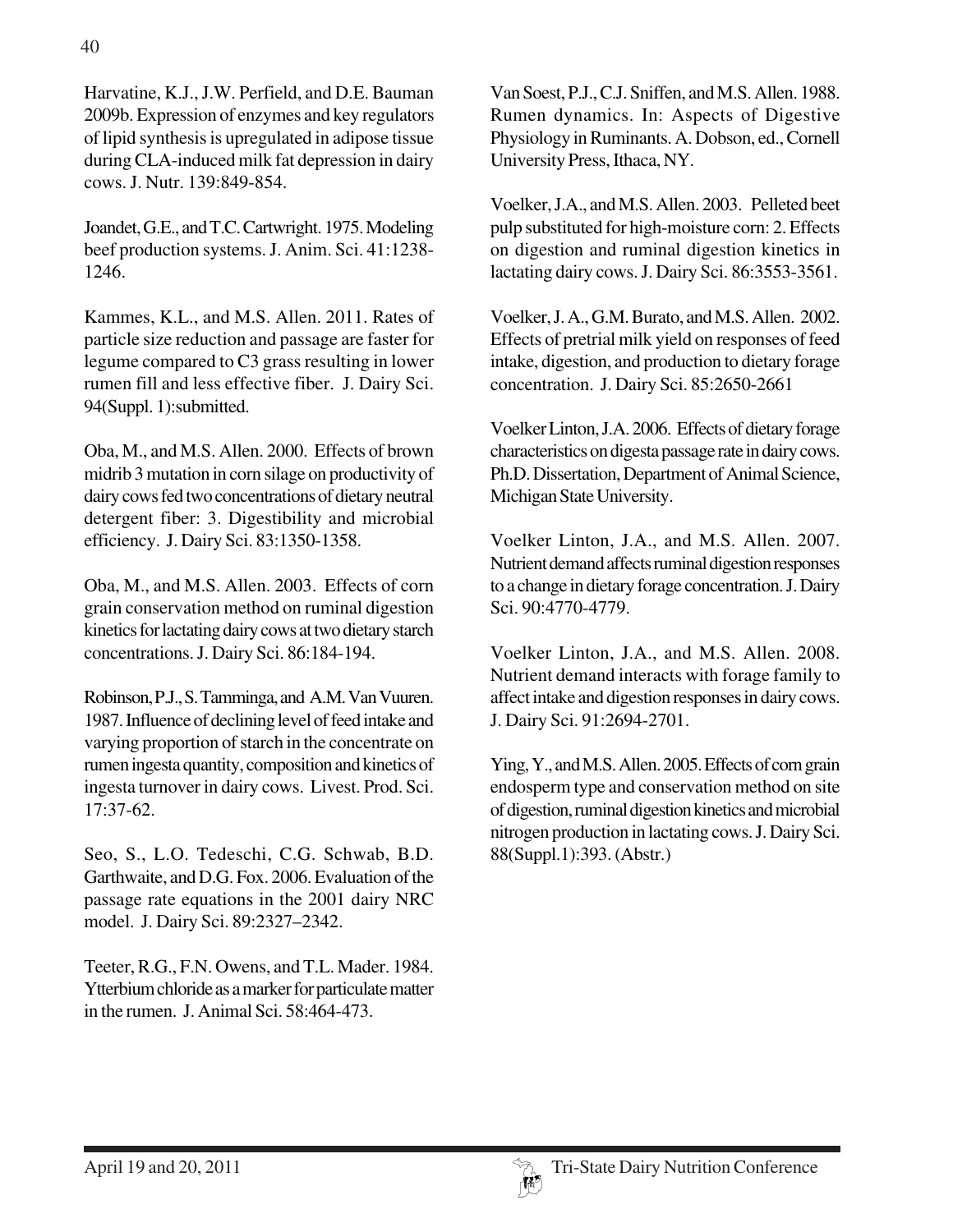|                                 | Mean        | Range             |  |
|---------------------------------|-------------|-------------------|--|
| Rare earth markers <sup>1</sup> |             |                   |  |
|                                 |             |                   |  |
| Dry forage                      | $4.5\%$ /h  | $3.4 - 5.7\%$ /h  |  |
| Wet forage                      | $5.2\%$ /h  | $3.9 - 6.3\%$ /h  |  |
| Concentrate                     | $6.7\%$ /h  | $3.6 - 9.2\%$ /h  |  |
| Pool and flux <sup>2</sup>      |             |                   |  |
| iNDF                            | $3.2\%$ /h  | $1.2 - 5.3\%$ /h  |  |
| pdNDF                           | $2.4\%$ /h  | $0.2 - 4.3\%$ /h  |  |
| <b>Starch</b>                   | $15.3\%$ /h | $3.4 - 33.9\%$ /h |  |

**Table 1.** Rate of passage of feeds determined by excretion pattern of rare earth markers in feces or of nutrient fractions by the pool and flux method.

1 Seo et al., 2006.

<sup>2</sup>Voelker Linton, 2006; 315 records from 11 experiments conducted in our laboratory at MSU; iNDF = indigestible neutral detergent fiber and pdNDF = potentially digestible NDF.

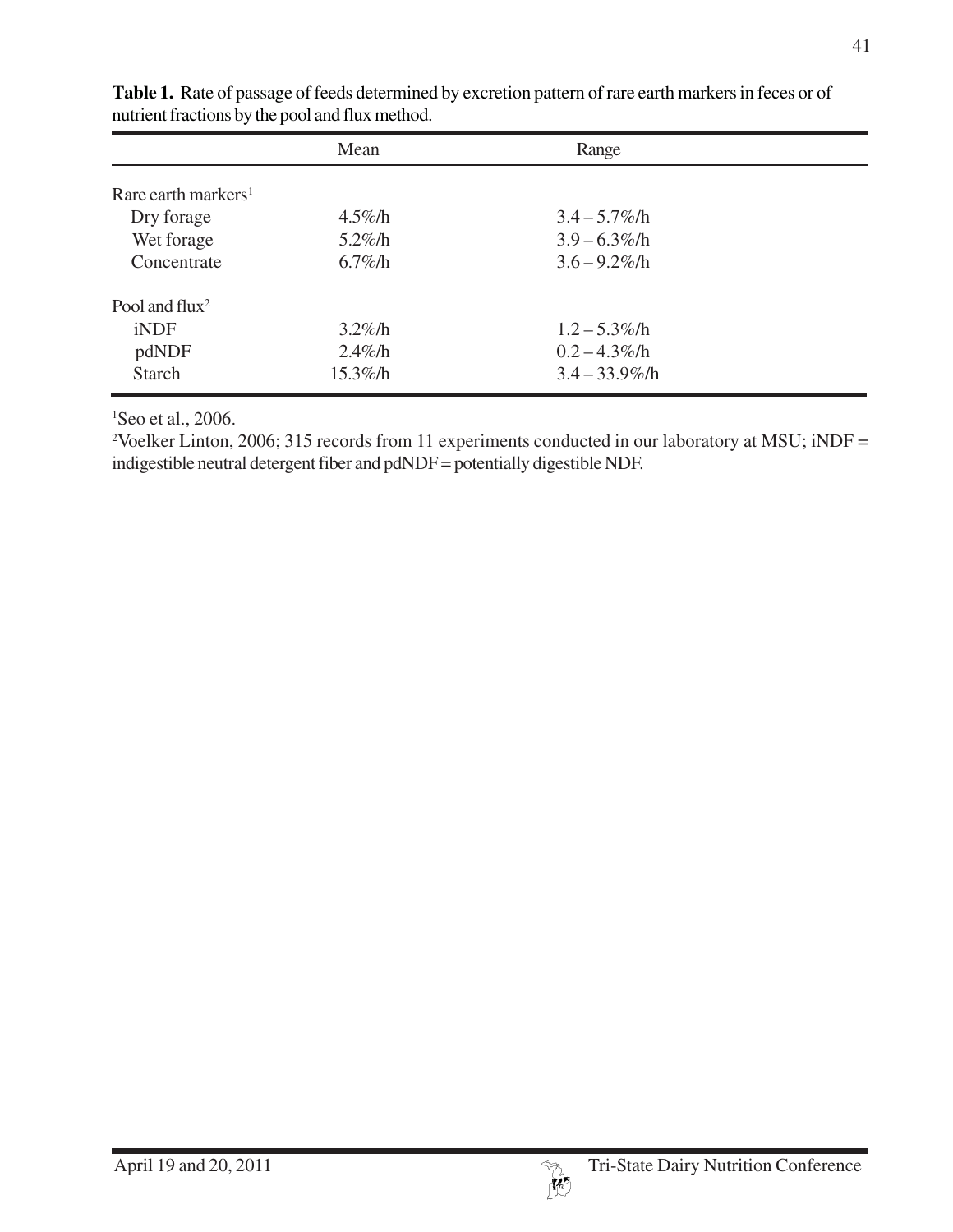| Experiment                     | Fraction | Treatment           | $kp, \%/h$ | $P$ value |
|--------------------------------|----------|---------------------|------------|-----------|
| Oba and Allen, 2000            | iNDF     | bm3 corn silage     | 3.64       | < 0.0001  |
|                                |          | control corn silage | 3.20       |           |
|                                | pdNDF    | 29% diet NDF        | 3.49       | < 0.0001  |
|                                |          | 38% diet NDF        | 2.43       |           |
|                                | starch   | bm3 corn silage     | 12.9       | 0.02      |
|                                |          | control corn silage | 10.6       |           |
|                                | starch   | 29% diet NDF        | 14.45      | < 0.0001  |
|                                |          | 38% diet NDF        | 9.00       |           |
| Oba and Allen, 2003            | iNDF     | high-moisture corn  | 3.35       | 0.03      |
|                                |          | dry ground corn     | 3.65       |           |
|                                | starch   | high-moisture corn  | 15.4       | 0.07      |
|                                |          | dry ground corn     | 19.7       |           |
| Voelker and Allen, 2003        | starch   | high-moisture corn  | 15.9       | 0.01      |
|                                |          | 24% beet pulp       | 23.5       |           |
| Voelker Linton and Allen, 2007 | pdNDF    | 45% forage          | 1.57       | 0.06      |
|                                |          | 61% forage          | 1.04       |           |
| Voelker Linton and Allen, 2008 | iNDF     | orchardgrass silage | 2.4        | 0.06      |
|                                |          | alfalfa silage      | 2.9        |           |
| Ying and Allen, 2005           | starch   | high-moisture corn  | 7.1        | < 0.0001  |
|                                |          | dry ground corn     | 16.3       |           |
|                                | starch   | vitreous endosperm  | 16.0       | < 0.001   |
|                                |          | floury endosperm    | 7.5        |           |
| Allen et al., 2008             | starch   | vitreous endosperm  | 25.7       | < 0.001   |
|                                |          | floury endosperm    | 16.0       |           |

**Table 2.** Effects of dietary treatment on rate of passage (kp) of feed fractions determined by dividing duodenal flux (g/h) by rumen pool size (g).<sup>1</sup>

 $1$ iNDF = indigestible NDF, pdNDF = potentially digestible NDF, and bm3 = brown midrib.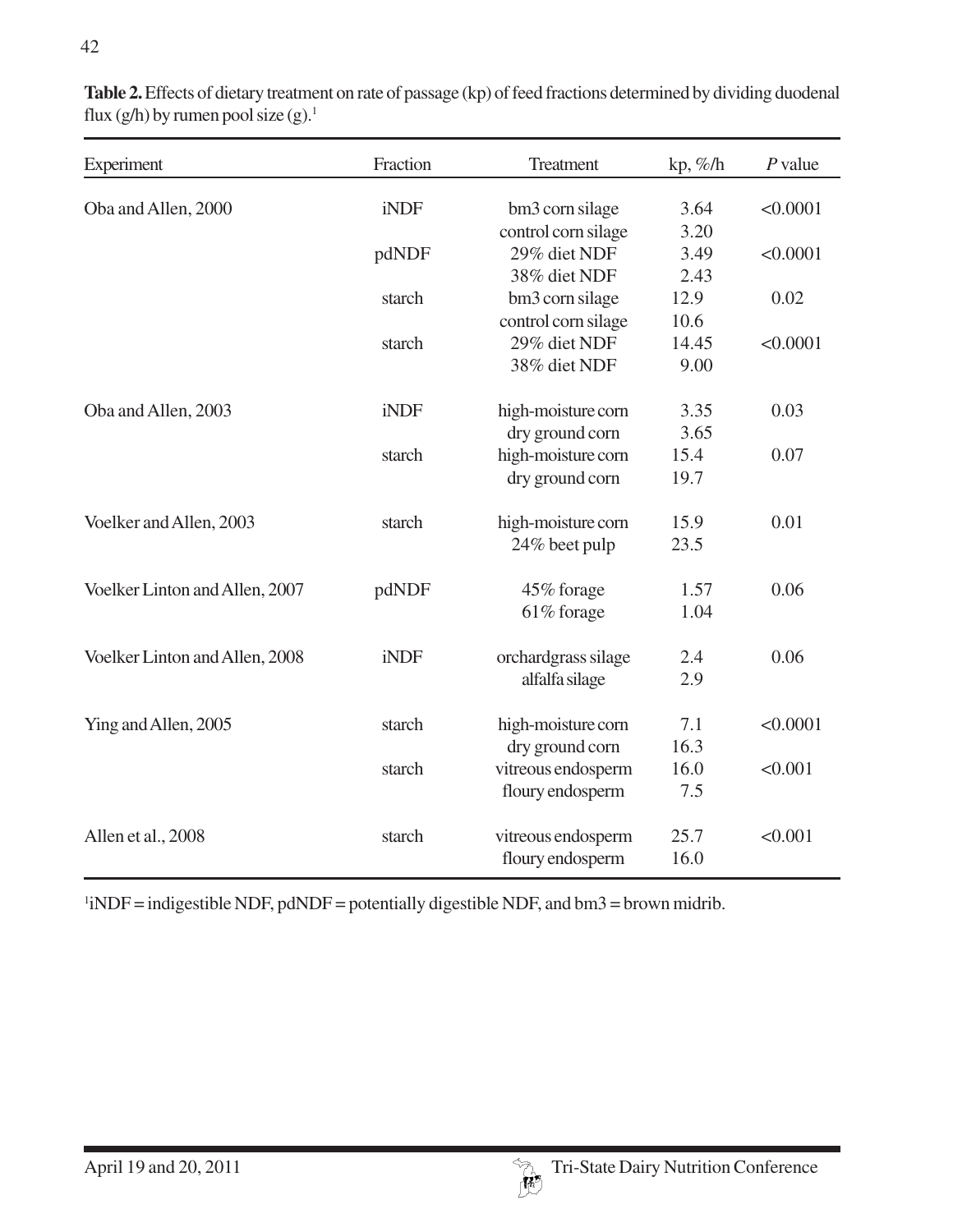

Figure 1. Distribution of dry matter digestibility determined for 29 cows consuming the same diet. The DMI of individual cows ranged from 37 to 69 lb/day and was not related to DM digestibility (P = 0.48; Voelker et al., 2002).



**Figure 2.** Distribution of mean ruminal pH (measured every 15 hours for 5 days, n=8) for 14 cows consuming the same alfalfa silage-based diet. Dry matter intake ranged from 45 to 67 lb/day and was not related to ruminal pH  $(P = 0.81)$  (Kammes and Allen, Michigan State University, unpublished data).